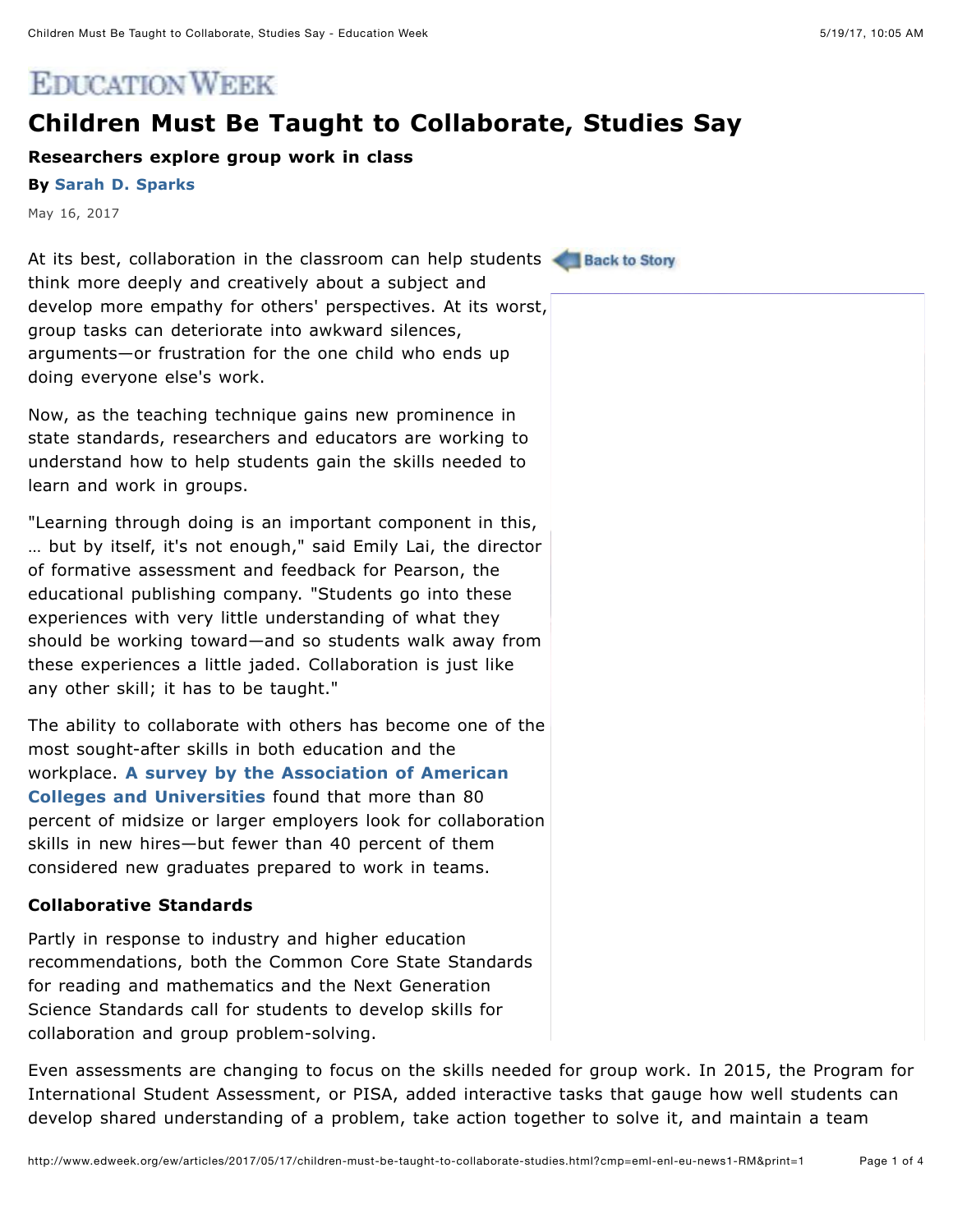organization. The first results of that test are expected this fall.

## **[The nonprofit Partnership for 21st Century Learning, along with Pearson, this month released](http://www.p21.org/component/content/article/36-general/2169-skillsfortodaycollaboration)**

**a report** breaking down three main aspects of collaboration that need to be taught: communicating with others, resolving conflicts, and managing tasks.

Without a task that requires multiple perspectives, Lai said, students often simply divvy up different aspects of a task "and then sort of smoosh it together at the end. That's not really collaborating."

That's what Emma Mercier, an assistant professor of curriculum and instruction, and graduate researcher Susan Kelly, both of the University of Illinois at Urbana-Champaign, are also finding in a large, ongoing series of studies of middle school students working in groups.

For one forthcoming study, the researchers assigned groups of students using electronic "smart" tables to answer questions on the nutrition and energy costs of different foods, using different data sources. In the 45 discussions studied, all the students could identify and repeat data facts, but the groups that engaged in more discussion of the data were able to begin to synthesize different sources of information and how they were connected.

Yet none of the groups was able to synthesize data from several sources without help from the teacher.

**[Mercier found in a separate study](http://onlinelibrary.wiley.com/doi/10.1111/bjet.12351/epdf)** that regardless of whether middle schoolers collaborated using paper and pencil or smart tables to solve complex math-based "mystery" problems, the groups in which a student generated the first idea and then students responded to each other produced more ideas for solving problems than those in which the first idea came from a teacher.

"The elephant in the room when you have students work in groups is, if you don't explicitly teach them how to collaborate, they are not going to do it. If you just put them in groups and give them a task, that's not enough," Kelly said.

## **How Students Respond in Group Work**

In a study, researchers examined different group configurations and found that, during group work, students responded more often to ideas offered by other students than they did to those offered by teachers.



#### **Equitable Benefits**

Kelly was among several researchers at last month's meeting of the American Educational Research Association who are exploring how collaboration can improve student learning.

The quality of group discussions can be more important than the individual student's previous knowledge about a subject, according to a separate series of studies previewed at the meeting by Joshua Adams, a science of learning researcher at Arizona State University. Adams tracked the growth in understanding of small groups in secondary school and college, some of which paired students of roughly similar background knowledge and some

that had large gaps in knowledge between students on the team. While that sort of mixed-ability grouping sometimes prompts concerns that more-gifted students will be held back, Adams found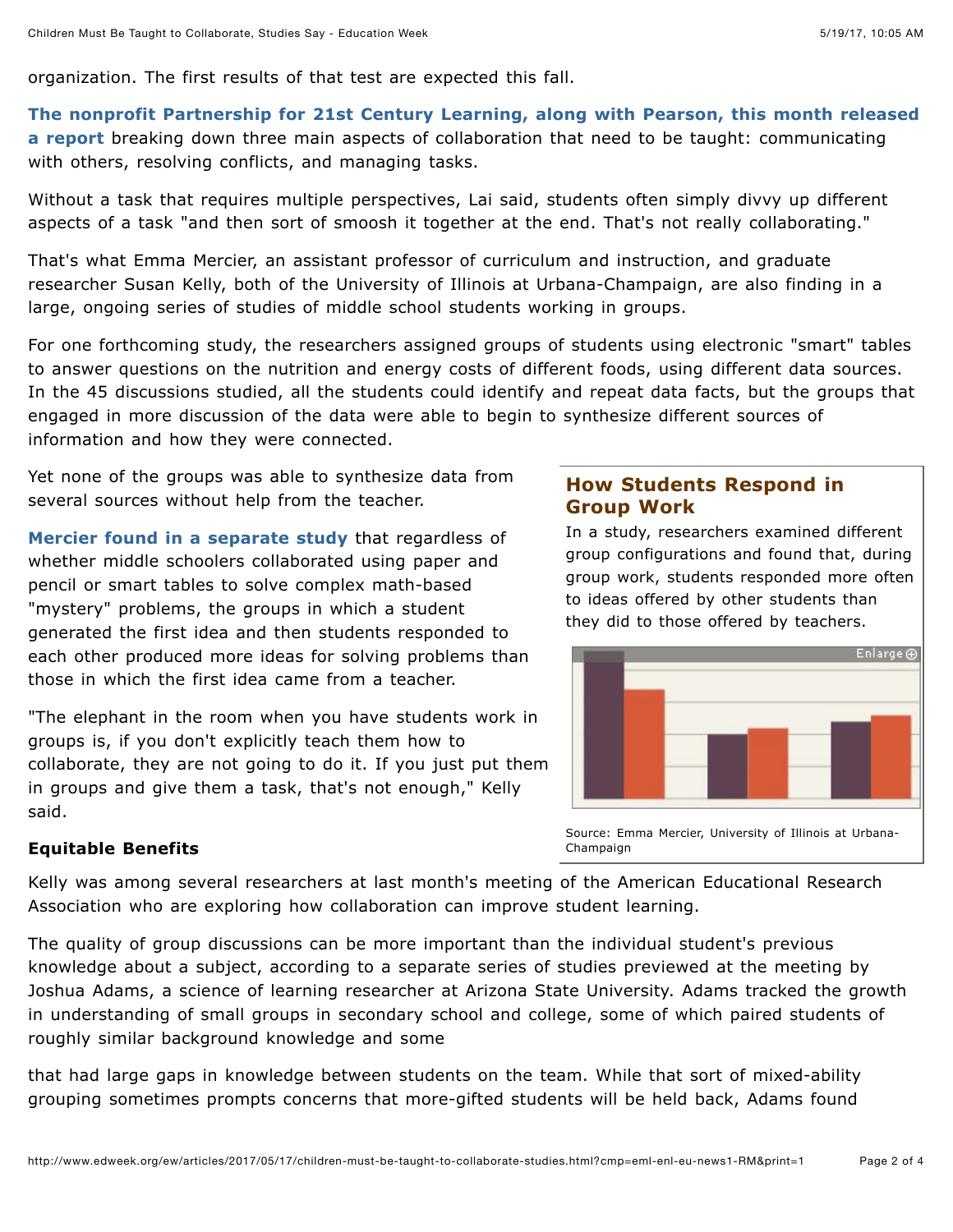students' learning was better predicted by whether they engaged in substantive conversations than by their previous knowledge. In fact, among high schoolers, the longer that students of different abilities participated in engaged groups, the more the knowledge of the subject improved for all students.

And just as students' background knowledge differs from subject to subject, Mercier found in a separate study that students' leadership roles in the groups can vary as well, even though students who are naturally more outspoken do tend to be more likely to be primary leaders. When the researcher kept the same students in groups for math and history projects, she found different students led the group in the two subjects, regardless of who had higher social status.

"A partner can bring in information that's not in the learning materials … [such as] procedures they've used to solve other problems," Adamssaid. "Students can generate new knowledge and work at a higher learning level. Instead of trying to choose whether the high-performing students will benefit the most or low-performing students will benefit the most, if teachers focus on prioritizing interaction quality, … both benefit."

Teachers can set the stage for better student discussions by only using group work for tasks that "are too cognitively large for any one student to do on their own," Mercier said, and by discussing and modeling appropriate talking and listening in a group.

## **Building Strong Discussions**

One Ohio State University researcher is piloting a program to build up students' social skills so they can better function in group work. In the program, Collaborative Social Reasoning, developed by Tzu-Jung Lin, students are separated into small groups over the course of a year and receive direct instruction on providing clear arguments with evidence, disagreeing with a teammate respectfully, providing substantive feedback, and understanding each person's responsibilities for group learning.

Teachers receive training on how to devise the kinds of tasks that will spur constructive group work. For example, the pilot study asked students to analyze the history of Japanese-American internment camps during World War II and compare them with modern debates over immigrant and minority groups.

"Through these historical backgrounds, students were able to relate the reading to their personal experiences," Lin said.

Shufeng Ma, another educational psychologist at the University of Illinois, found that students who participated in group discussions created longer chains of reasoning to answer complex essay questions. Even students who spoke less than others in a group learned more when their group engaged in complex conversations.

Ma analyzed the group discussions of 160 students in eight schools across Illinois who took part in a six-week reading unit on ecology, economic, and policy issues related to wild wolves near a community. Of more than 3,300



conversational turns, students engaged in 122 discussions in which one student explained and expanded on another student's thought.